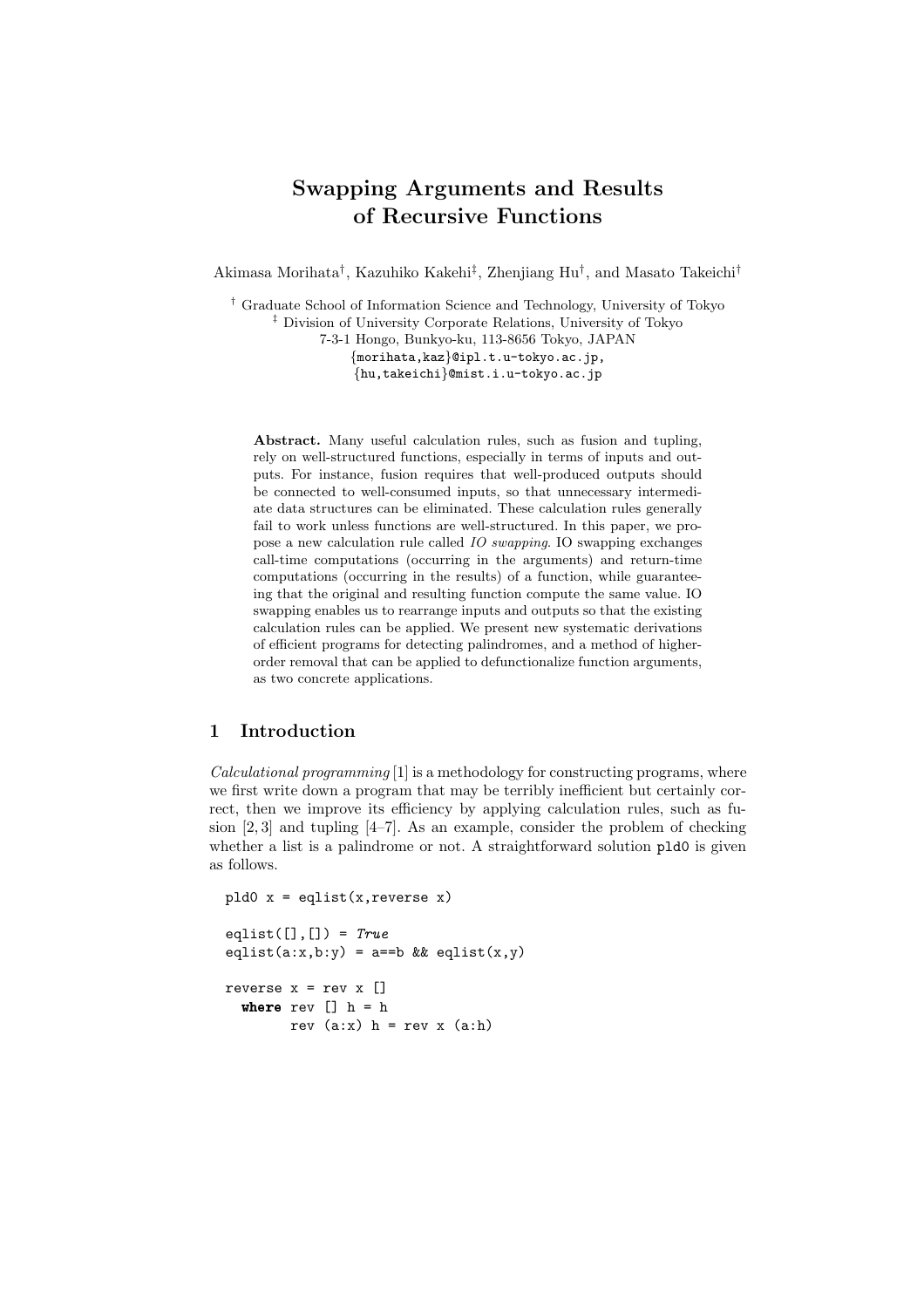The function reverse reverses the order of a list, and the function eqlist checks whether two lists of the same length are equal. This program is accurate but inefficient on account of multiple traversals over the input list x; both eqlist and reverse iterate their computation over x. Tupling enables us to eliminate such multiple traversals [4–7]. For example, Bird [4] derived

```
pldBird x = \text{let } (r1, r2) = \text{aux } x r2 [] in r1
  where aux [] [] h = (True, h)aux (a:x) (b:y) h = let (r1,r2) = aux x y (a:h)in (a == b \& k \r1, r2)
```
Alternatively, Pettorossi and Proietti [6] derived

```
pldPettorossi x = \text{let } (r1, r2) = \text{aux } x [] in r1 r2
  where aux [] h = (\y->y==[], h)aux (a:x) h = let (r1, r2) = aux x (a:h)in (\b\csc(6:y)->a==b && r1 y, r2)
```
Both involve a single traversal of x, and tupling plays an important role.

As can be seen in this palindrome detecting problem, calculation rules are useful for developing various kinds of programs if functions are well-structured. For instance, tupling calculation eliminates multiple traversals if two functions have the same structure for the recursion; in facts we succeeded in eliminating multiple traversals in the palindrome detecting problem, because reverse and eqlist certainly have the same recursion structure. However, These calculation rules generally fail to work unless functions are well-structured.

Let us turn to another improvement to solutions for the palindrome detecting problem. The previous two solutions, namely pldBird and pldPettorossi, construct intermediate lists in the accumulative arguments (denoted by h). The intermediate lists originate from the function reverse, and they are another source of inefficiency. In other words, the intermediate list produced by reverse is consumed by eqlist as follows.

```
pld1 = eqlist \cdot (id \triangle reverse)
```
A question that naturally arises is: "Can we derive an efficient palindrome detecting program without an intermediate list?". One obvious idea is to fuse eqlist with (id  $\triangle$  reverse), however, applying the fusion rule is not easy, because there are unsuitable connections between eqlist and (id  $\triangle$  reverse). Fusion requires that well-produced outputs should be connected to well-consumed inputs so that the intermediate data structure can be eliminated. However, eqlist consumes two lists simultaneously while (id  $\triangle$  reverse) produces two lists differently: id produces a list in its results while reverse produces a list in its accumulative arguments.

In this paper, we introduce a novel program transformation called IO swapping. IO swapping exchanges call-time computations (occurring in the arguments) and return-time computations (occurring in the results) of a function, while guaranteeing that the original and resulting function compute the same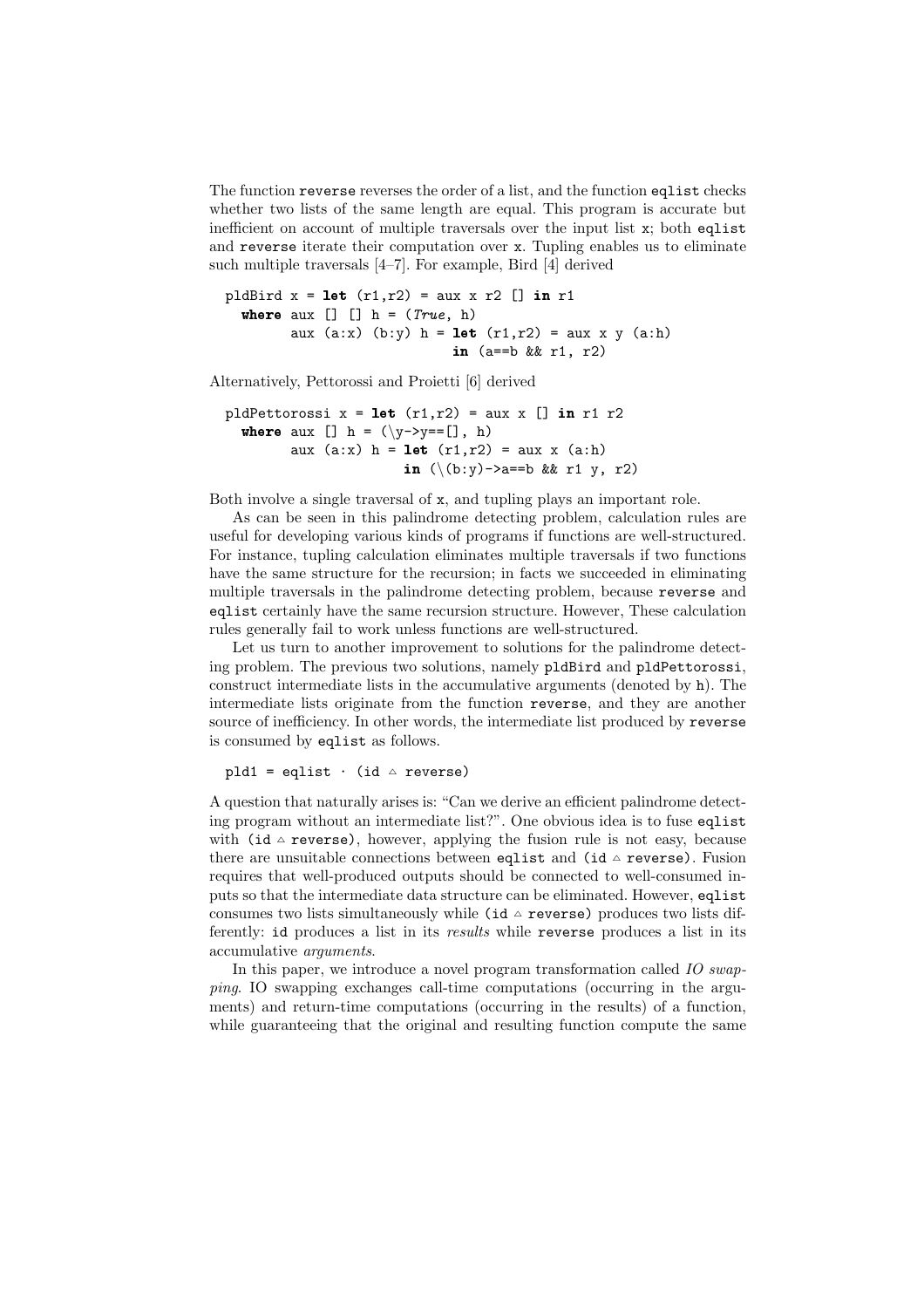value. IO swapping enables us to rearrange inputs and outputs so that existing calculation rules can be applied. For example, we can derive the following program, rev\_n, from reverse defined above using IO swapping.

```
rev_n x = let ([],r) = rev' x in r
     where rev' [] = (x, [])rev' (\underline{.}:y) = \text{let } (a:z,r) = \text{rev}' y
                             in (z, a:r)
```
In contrast to reverse, function rev\_n constructs the reversed list at returntime. The production structure of  $rev\_n$  is now the same as id, and fusion with eqlist successfully derives the program

```
pld1 x = snd (aux x)
  where aux [] = (x, True)aux (b:y) = \text{let } (a:z,r') = aux y \text{ in } (z,a == b\&x')
```
This function pld1 is slightly more efficient than pldBird and pldPettorossi. Although all three functions pld1, pldBird and pldPettorossi require two traversals, the derived function pld1 does not require an intermediate list.

The remainder of this paper is organized as follows. We introduce IO swapping in Section 3. We then give two concrete applications of IO swapping in the two sections that follow. The first, in Section 4, is new systematic derivations of efficient programs for detecting palindromes. The second, in Section 5, is a derivation of the transformation of higher-order removal that can be applied to defunctionalize function arguments. Finally, we discuss related work in Section 6 and conclude the paper in Section 7.

# 2 Preliminaries

#### 2.1 Notations

Throughout the paper, we have mostly used the notation in functional programming language Haskell [8]. Some syntactic notations we have used in this paper are as follows. The backslash  $\setminus$  is used instead of  $\lambda$  for  $\lambda$ -abstraction, and the identity function is written as  $(\x \rightarrow x)$ . The symbol  $\cdot$  denotes function composition, i.e.,  $(f \cdot g)$  x =  $f(g x)$ . The underscore \_ stands for the "don't care" value. We have used the special symbols  $\times$  and  $\vartriangle$  to express tupled functions for notational convenience:  $(f \times g)$   $(x,y) = (f x, g y)$  and  $(f \triangle g) x = (f x, g x)$ . Many basic Haskell functions have been used in this paper; their informal definitions are given in Fig. 1. We have assumed that evaluation is based on  $lazy$ evaluation, data structures are finite, and all patterns are irrefutable except for those of recursion parameters.

#### 2.2 Fusion and Tupling

Functional programming languages provide a compositional way of programming; larger programs are developed through the composition of smaller and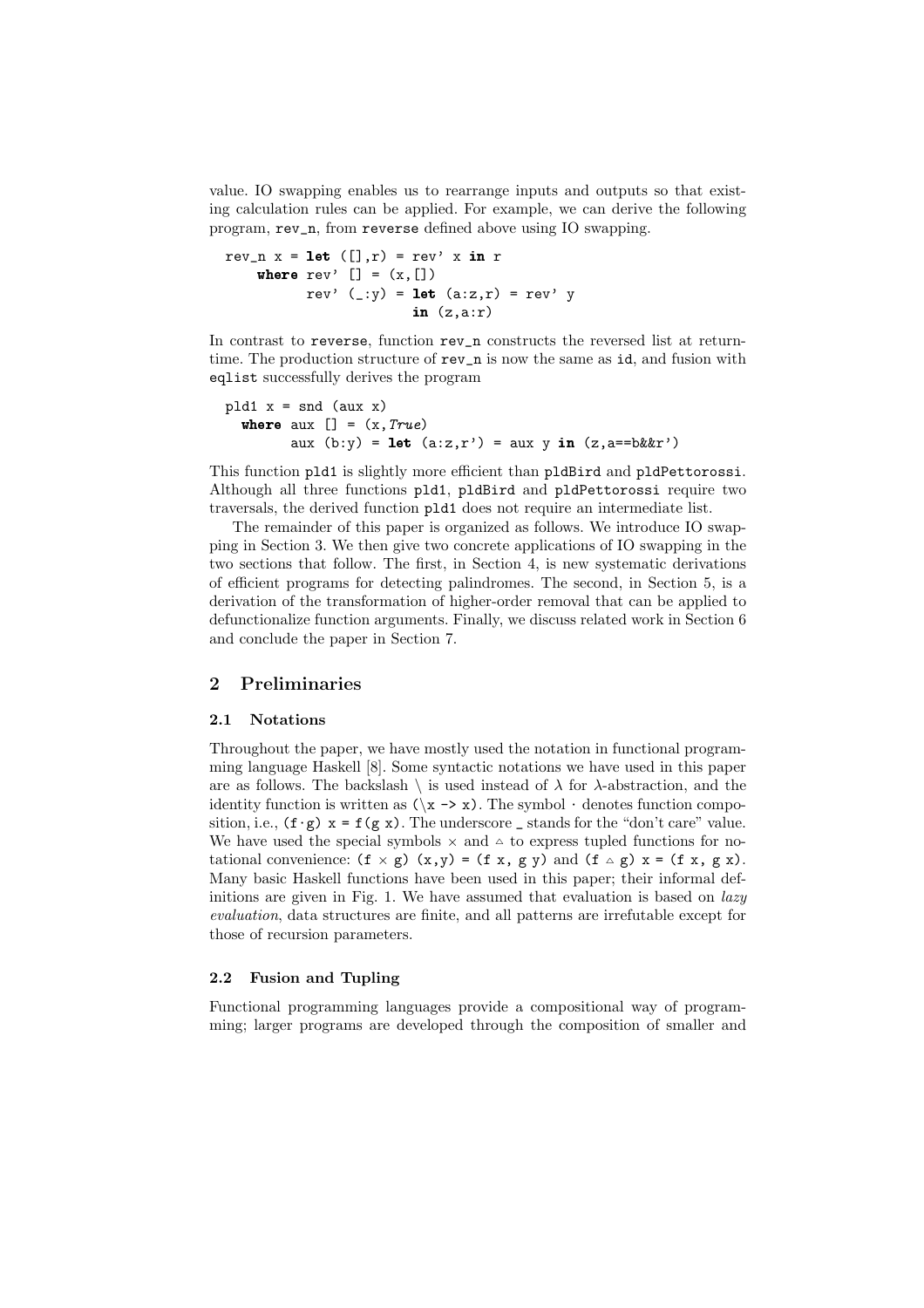```
id x = xfst (a, ) = asnd (, b) = b
take m [x_0, x_1, \ldots, x_m, \ldots, x_n] = [x_0, x_1, \ldots, x_{m-1}]drop m [x_0, x_1, \ldots, x_m, \ldots, x_n] = [x_m, x_{m+1}, \ldots, x_n]length [x_0, x_1, ..., x_n] = n+1reverse [x_0, x_1, \ldots, x_n] = [x_n, x_{n-1}, \ldots, x_0]foldr f e [x_0, x_1, ..., x_n] = f x_0 (f x_1 (… (f x_n e)…))foldl f e [x_0, x_1, ..., x_n] = f( \cdots (f (f e x_0) x_1) \cdots) x_ndiv n m = |n/m|
```
Fig. 1. Informal definitions of basic functions

simpler functions. Fusion and tupling play an important role in improving the efficiency of compositional programs. Fusion combines the composition of two functions into one and eliminates the intermediate data structure between them. Tupling eliminates multiple traversals of the same data if two functions share the same recursion scheme. We will later make use of the following fusion rule [2] and tupling rule [7].

#### Theorem 1 (Fold Promotion).

f · foldr  $(\oplus)$  e = foldr  $(\otimes)$  e'

provided that  $\otimes$  and e' are such that f (a  $\oplus$  y) = a  $\otimes$  (f y) and f e = e' hold for any  $a$  and  $y$ .

#### Theorem 2 (Simple Tupling).

```
(f1 4 f2) = foldr (\a (r1,r2)−>(k1 a r1, k2 a r2)) (z1,z2)
```

```
where f1 = f0 \, \text{d}r k1 z1 and f2 = f0 \, \text{d}r k2 z2.
```
Both Theorems 1 and 2 can be generalized to be polytypic [3, 9, 7].

# 3 IO Swapping

#### 3.1 IO Swapping for foldl

IO swapping is the new transformation that is used to change the view of recursive functions through the swapping of input (arguments) and output (results). The following theorem shows the IO swapping rule for a typical function, foldl. Before going into the general framework, let us illustrate the basic idea behind IO swapping using this theorem.

Theorem 3 (IO Swapping for foldl). The functions foldl and foldl n defined below are equivalent.

foldl  $f \in [] = e$ foldl f e  $(a:x)$  = foldl f  $(f e a) x$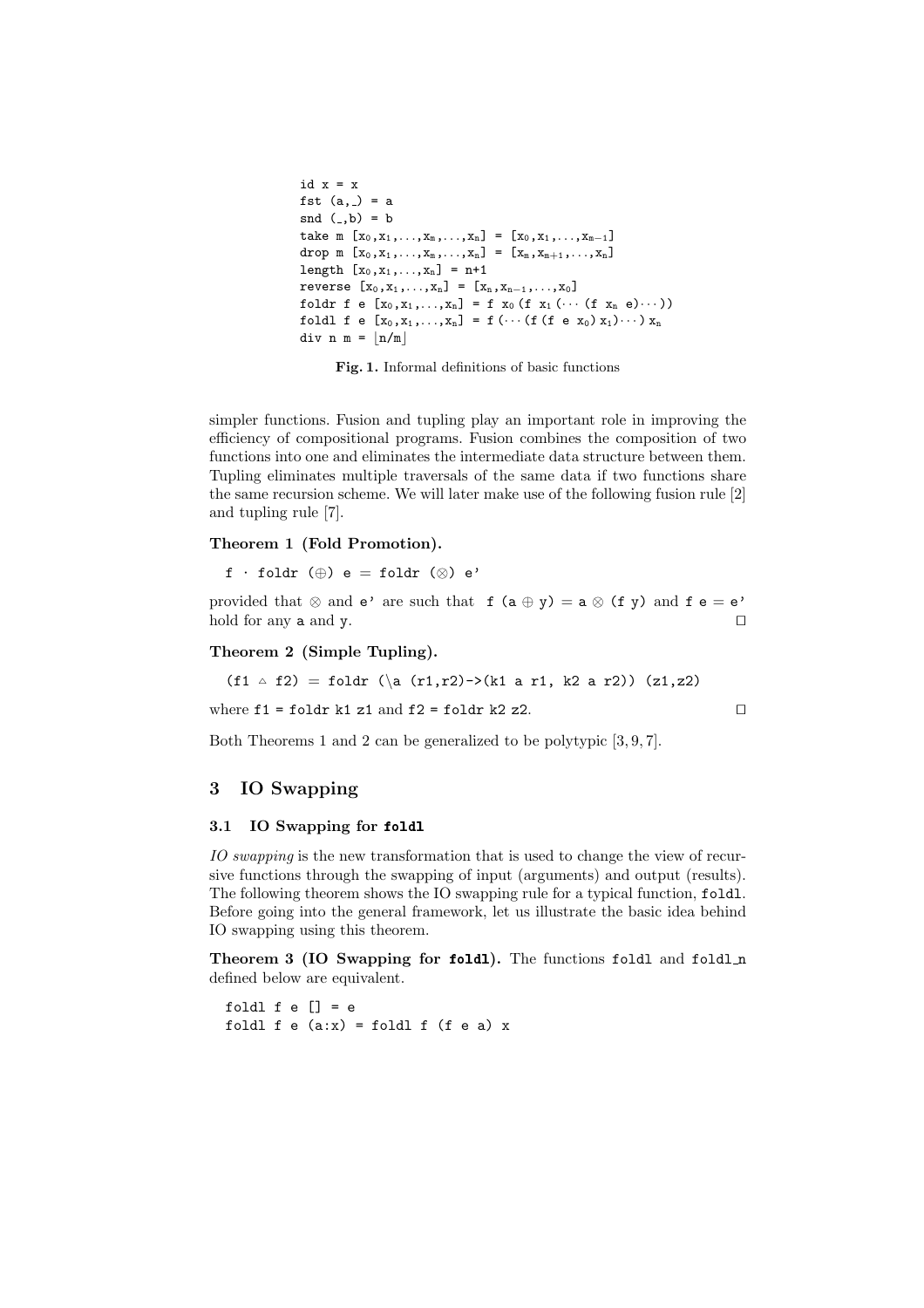

Fig. 2. Models of the computation processes of foldl and foldl\_n

```
foldl_n f e x = \text{let } ([], r) = \text{fold}' x in r
  where
   \{- foldl' y = (drop (length y) x, foldl f e (take (length y) x)) -\}foldl' [] = (x,e)foldl' (\_:y) = \text{let } (a:z,r) = \text{foldl'} yin (z, f r a)
```
Proof. This is the direct consequence of Theorem 4, which we are going to introduce in Section 3.2. Applying Theorem 4 to foldl and removing unnecessary variables yields  $\text{fold}$  n.  $\Box$ 

Notice how the result is computed using function parameter f of foldl and foldl\_n. While f is applied to the accumulation parameter in function foldl, it does the computation of the result in foldl'. This is because IO swapping is a rule to swap the call-time computation (occurring in the arguments) and the return-time computation (occurring in the results) of the original function.

Fig. 2 illustrates the recursion stacks with the value flows for foldl and foldl  $n$  (foldl'). If we ignore the argument of foldl', we can easily see that foldl and foldl n compute exactly the same value, except that the computation is done at different times, call time or return time; moreover, inverting the figure for foldl makes it look almost the same figure as that for foldl<sub>n</sub>. IO swapping swaps call-time and return-time computation without changing the whole process of computation by 'turning the recursion stack upside down', because call-time and return-time computation correspond to top-to-bottom and bottom-to-top computation in the figure, respectively.

Note also that to do swapping we need to estimate the recursion depth from which we should start the computation, because  $fold1'$  should finish its whole computation exactly at the top of the recursion. We can use the input list to estimate the recursion depth and indeed foldl' does this, because there is no difference in the recursion depth between foldl' and foldl.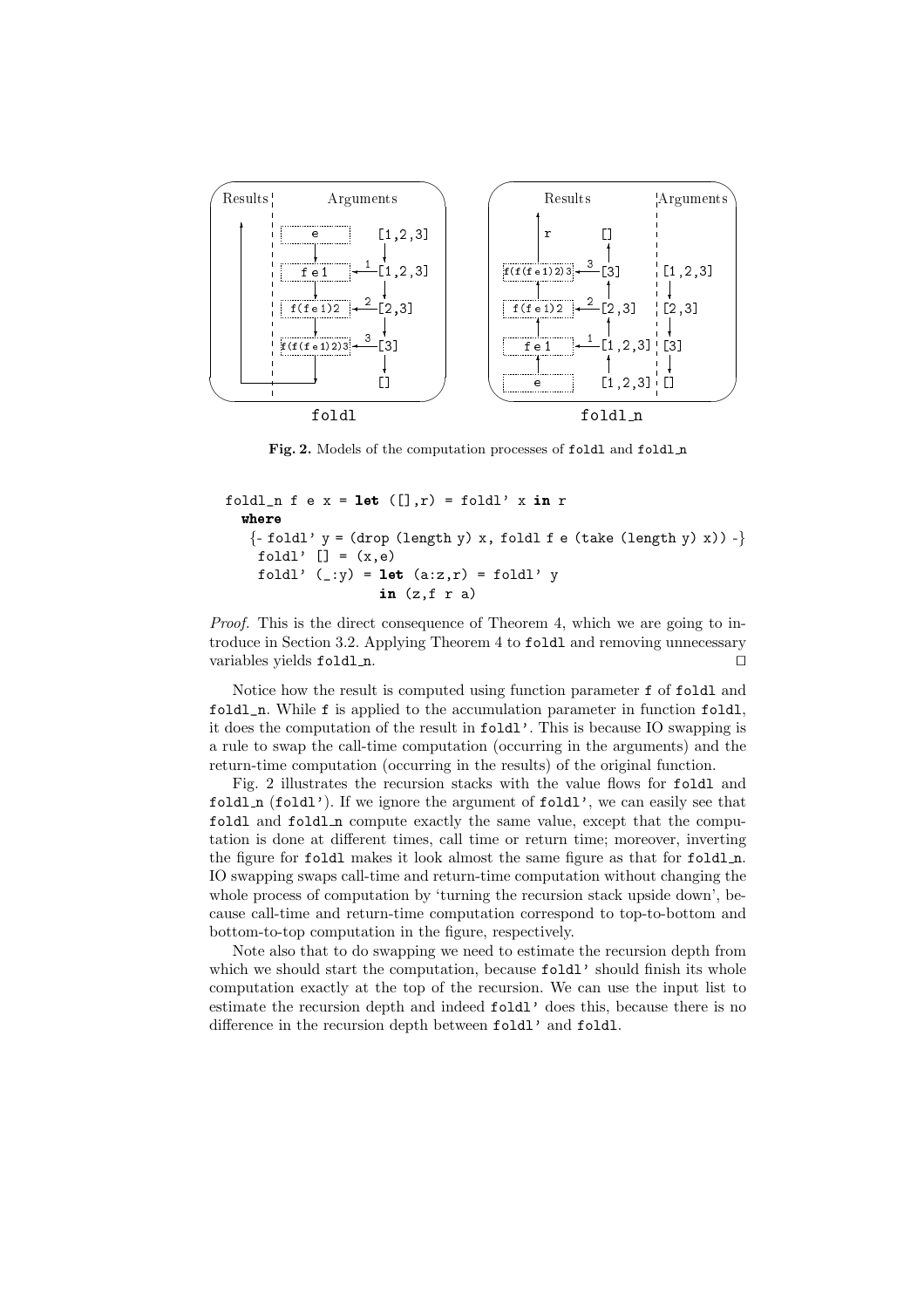#### 3.2 IO Swapping for List Catamorphisms

The idea behind Theorem 3 can be generalized so that it can be applied to higher-order list catamorphisms [3], known to be a generalized form of foldr and foldl. The following theorem describes the IO swapping rule for higherorder list catamorphisms with circularity [4].

Theorem 4 (IO Swapping for List Catamorphisms). For any suitablytyped g0, g1, g2, and g3, the following two functions, f1 and f2, are equivalent.

```
{- g0::r−>h, g1::h−>r, g2::a−>r−>h−>h, g3::a−>r−>h−>r -}
f1 :: [a] −> r
f1 x = let r = f1' x (g0 r) in rwhere \{-f1' :: [a] \rightarrow h \rightarrow r -\}f1' [] h = g1 h
         f1' (a:z) h = let r = f1' z (g2 a r h)
                         in g3 a r h
f2 :: [a] −> r
f2 x = let ([], h, r') = f2' x (g1 h) in r'where \{-f2' :: [a] \rightarrow r \rightarrow ([a], h, r) -\}f2' [] r = (x, g0 r, r)f2' (_:y) r = \text{let } (a:z,h,r') = f2' y (g3 a r h)
                         in (z, g2 a r h, r')
```
Proof Sketch

Here we will provide a proof sketch. The full proof can be found in [10].

To prove Theorem 4, we need to assume that all computations terminate with a unique solution. We call the outside (top) of the recursion of the auxiliary function  $(f1'$  or  $f2'$ ) the 0-th recursive call and the first call of the auxiliary functions the 1-st recursive call.

Now we can inductively prove that, for all k such that  $0 \leq k \leq n$ , the first argument, the second argument, and the return value of the k-th recursive call of f1' will be the first element of the return value, the second element of the return value, and the second argument of the  $(n - k)$ -th recursive call of  $f2'$ , respectively, without any conflict between recursions. Consequently the values of f1 and f1' determine one solution for f2 and f2', and, from the assumption, it is the only solution for f2 and f2'. Then the result for the whole computation of f1 is the same as the second argument of f2' at the bottom of the recursion. The second argument of f2' at the bottom of the recursion is propagated to the top of the recursion without any updating and eventually becomes the result for the whole recursion of  $f2$ . Therefore the results for  $f1$  and  $f2$  are the same.  $\Box$ 

As the same as Theorem 3, Theorem 4 swaps the call-time computation and the return-time computation of the auxiliary function. In the definition for f1, g3 does the return-time computation, but in the definition for f2 it does the call-time computation. In contrast, g2 manages the call-time computation in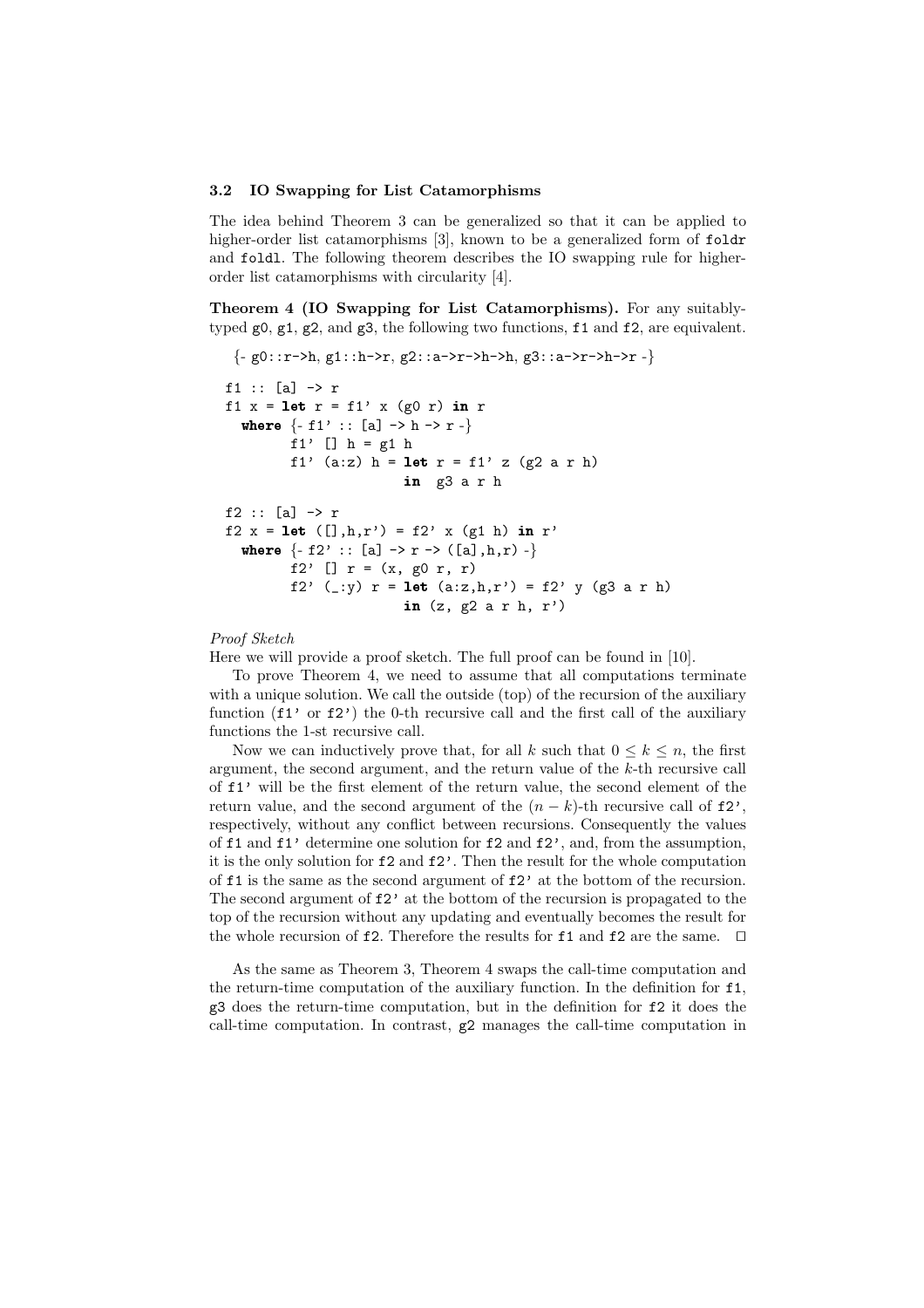

Fig. 3. Models of the computation processes of f1 and f2 in Theorem 4

the function f1, but under f2 it does the return-time computation. The auxiliary function of f2, namely f2', only uses its first argument for estimating the recursion depth, then does the same computation of f1' in the IO-swapped manner. It finally returns the result for whole computation from the bottom of the recursion by the third element of the result of f2'. Fig. 3 outlines the computation process for f1 and f2. We can easily see that inverting the figure to compute f1 yields almost the same figure as f2, which reflects the fact that swapping the input and output of f1 yields f2. We can generalize Theorem 4 further, so that it can deal with almost every linear recursive function [10].

Note that we have assumed that data structures are finite. We succeed in estimating the recursion depth because of the finiteness of the input list. In other words, f2 never returns if the input list is infinite, because estimating the recursion depth needs an infinite recursion. Also note that this does not matter for Theorem 3, because foldl never returns anyway for an infinite input.

Higher-order list catamorphisms are known as foldr functions with higherorder results, and functions f1 and f2 are certainly instances of foldr with higher-order results as follows.

```
f1 x = let r = foldr k1 g1 x (g0 r) in rwhere k1 a p = \h -> let r = p (g2 a r h) in g3 a r h
f2 x = \text{let } ([], h, r') = \text{foldr } k2 z2 x (g1 h) in r'
  where z2 = \rightharpoonup x \rightarrow (x, g0 r, r)k2 - p = \r \to \text{let } (a:z,h,r') = p (g3 a r h)in (z, g2 a r h, r')
```
So Theorem 4 indicates that applying IO swapping to higher-order list catamorphisms results in higher-order list catamorphisms with a projection function. Moreover, applying IO swapping twice produces the original function after con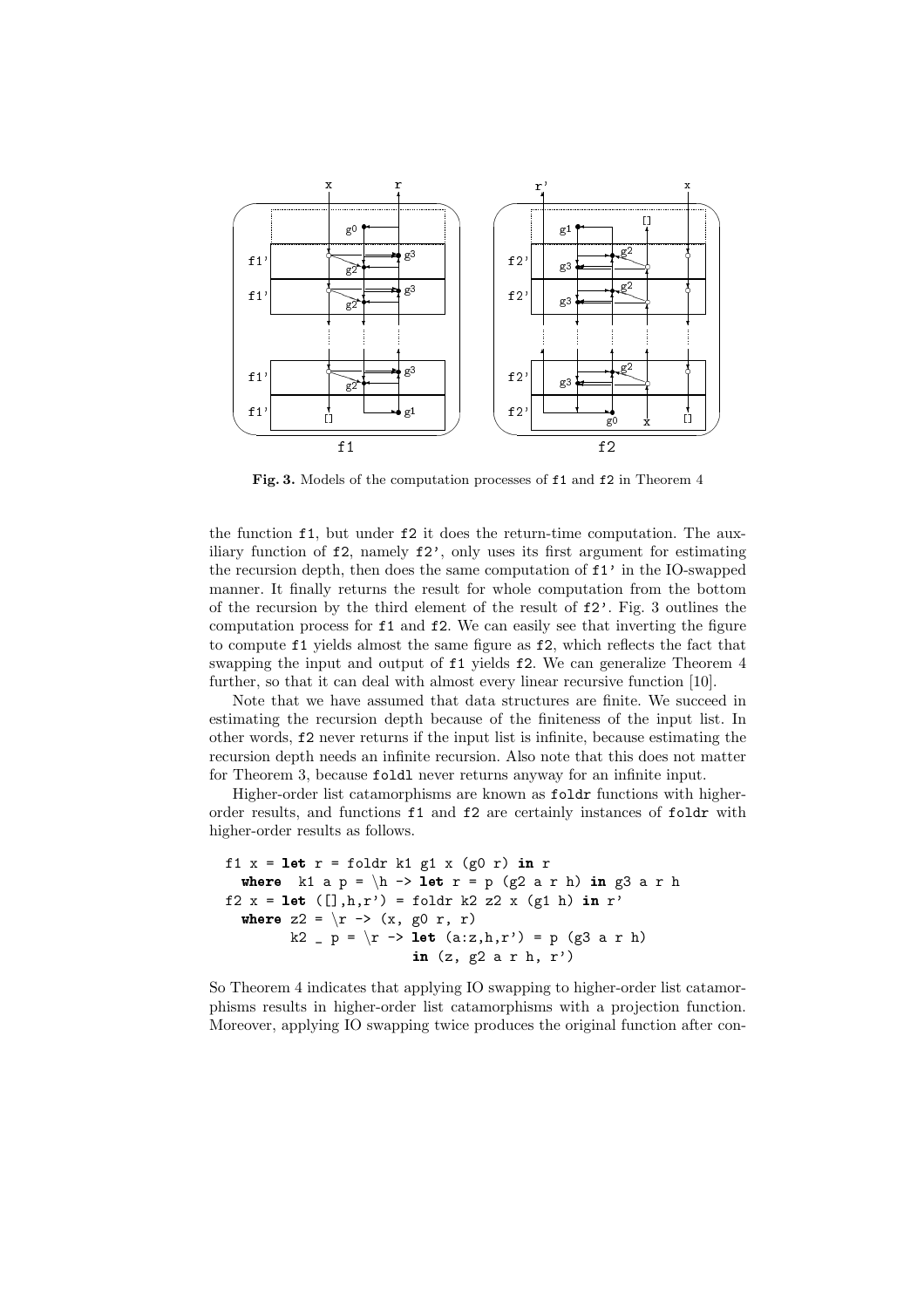stant propagation is removed. It is well known that catamorphisms are suitable for manipulation, and many transformation rules for them have been developed [3, 1, 7]. Theorem 4 therefore allows us to combine IO swapping with other program manipulation techniques.

The list reversing functions provide an example. From Theorem 4, the following function, reverse2, is equivalent to reverse defined in Section 1.

```
reverse2 x = \text{let } ([], h, r') = \text{rev2 } x \text{ h in } r'where rev2 [] r = (x, [], r)rev2 (\underline{\ }:\underline{\mathsf{y}}) r = let (a:z,h,r') = rev2' y r
                                 in (z, a:h, r')
```
Function reverse2 produces a resulting list in the result of rev2, in contrast to reverse, which produces a resulting list in the accumulative argument of its auxiliary function rev.

It is worth noting that variable h at the top of the recursion of reverse2 describes a circularity [4], i.e., computational dependency from a result to an argument. This circularity is the IO-swapped appearance of computational dependency from an argument to a result; the auxiliary function of reverse, namely rev, passes its accumulative argument to its result at the bottom of the recursion, and this corresponds to the circularity that passes a result to an argument at the top of the recursion. In general, IO swapping introduces circularities whenever the original function uses its arguments to compute its results. In other words, f1, f1', f2, and f2' are defined using circularities to capture accumulations. In the case of foldl, we do not need circularities as can be seen in Theorem 3, because the dependency from arguments to results is unnecessary in foldl. In fact, we can remove the circularity in reverse2 by removing the second argument and the third element of the result of rev2, because they just propagate constants. Removing the circularity results in the function rev\_n that we discussed in the introduction.

# 4 Detecting Palindromes

To find out how useful IO swapping is in program development, let us demonstrate the derivation of two efficient palindrome detecting programs that have no intermediate lists. The role of IO swapping is to rearrange the structure of functions in order to enable convenient manipulation. We will first derive a simple palindrome detecting program, pld1, to show how IO swapping works, and after that we will derive a more involved but efficient one, pld2, that only recurses through half the length of the input list.

#### 4.1 Detecting Palindromes without Intermediate Data

Let us start from the following specification for a palindrome detecting function.

pld1 = eqlist  $\cdot$  (id  $\triangle$  reverse)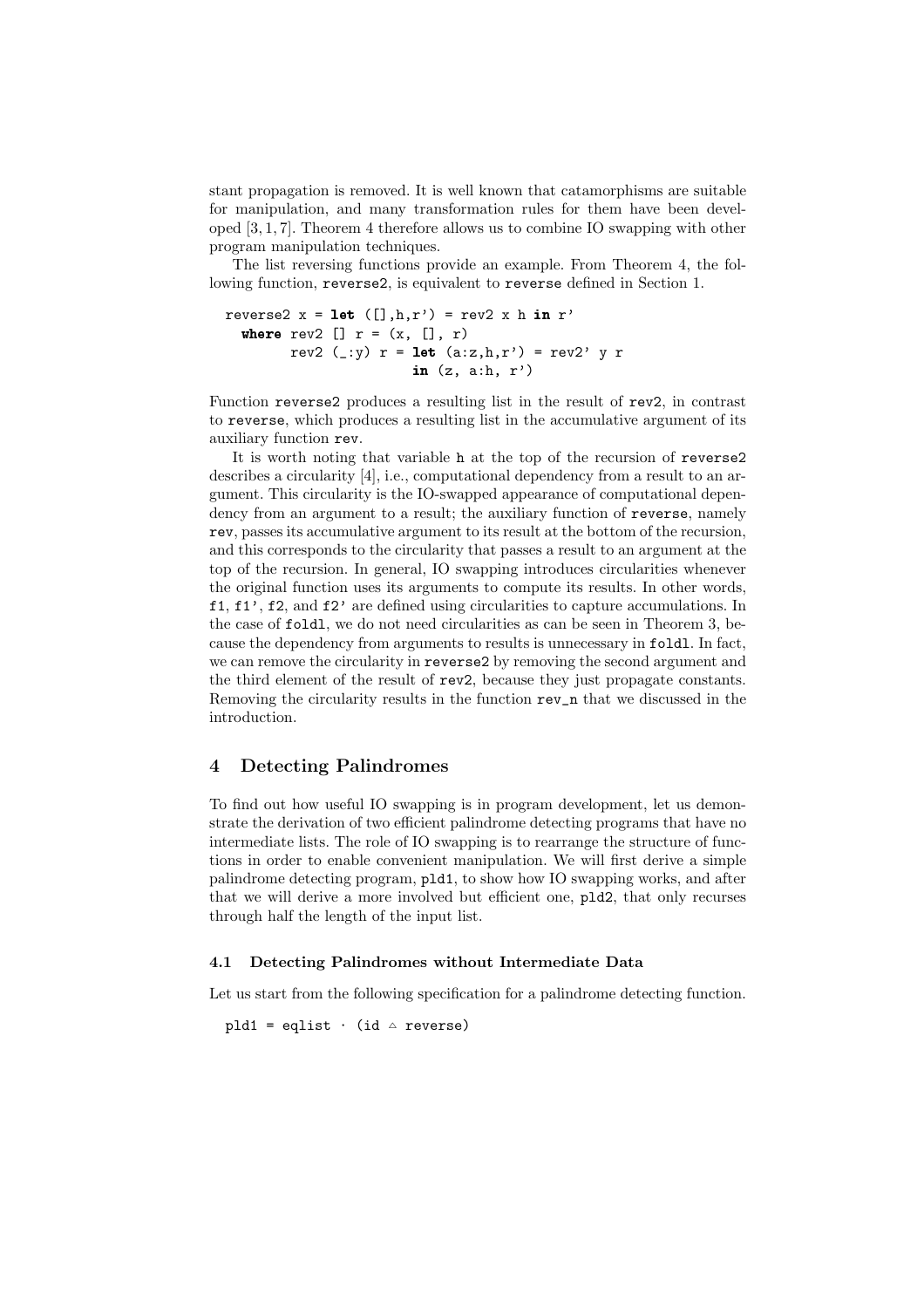The definition for pld1 has an intermediate list produced by  $(id \triangle$  reverse), but Theorem 1 is not sufficient to eliminate it. As explained in the introduction, the production/consumption structure of the intermediate list does not form a suitable connection for the fusion. More concretely, eqlist consumes two lists simultaneously while (id  $\triangle$  reverse) produces two lists differently: id produces a list in its results while reverse produces a list in its accumulative arguments. Let us show how IO swapping can solve this problem.

First of all, we apply IO swapping to reverse. Function reverse is an instance of foldl as follows:

reverse x = foldl  $(\r a$ ->a:r) [] x

Theorem 3 yields the following program.

$$
\text{rev\_n x = let } (\text{[]}, r) = \text{rev'} x \text{ in } r
$$
\n
$$
\text{where } \text{rev'} \text{[]} = (x, [])
$$
\n
$$
\text{rev'} \text{(-:y)} = \text{let } (a:z, r') = \text{rev'} y
$$
\n
$$
\text{in } (z, a: r')
$$

Note how rev\_n produces the resulting list at return-time, in the same manner as id. Successful fusion of eqlist with  $(id \triangle rev_n)$  is consequently expected because of suitable connection of the production/consumption structure;  $(id \triangle rev_n)$  produces its resulting lists simultaneously, and eqlist consumes its input lists simultaneously. Let us confirm it through the following calculation.

We write id and rev\_n in terms of foldr as follows, because the foldr form is appropriate for the later calculation.

$$
id x = foldr (:) [] x
$$
  
rev\_n x = snd (foldr (`_ (a:z,r) -> (z,a:r)`) (x, []) x)

Tupling (Theorem 2) of id and rev\_n yields the following program.

(id  $\varphi$  rev\_n) x = snd (foldr (\b (a:z,(r1,r2))->(z,(b:r1,a:r2)))  $(x, ([], [])) x)$ 

We now calculate an efficient palindrome detecting function as follows.

pld1 x  $=$  eqlist ((id  $\triangle$  rev\_n) x)  $=$  {-foldr form of (id  $\triangle$  rev\_n) -} eqlist (snd (foldr (\b (a:z,(r1,r2))->(z,(b:r1,a:r2)))  $(x, ([], [])) x)$ = {- Swapping snd with eqlist -} snd  $((id \times equist)(foldr)(b (a:z,(r1,r2)))-)(z,(b:r1,a:r2)))$  $(x, ([], [])) x))$  $\{-$  Fusion (Theorem 1):  $\{-$  (id $\times$ eqlist)(x,([],[])) = (x, True) {- (id×eqlist)((\b (a:z,(r1,r2))−>(z,(b:r1,a:r2))) b r) -}  $\{-$  =  $(z, b == a \& eqlist (r1, r2))$  $\{-$  = (\b  $(a:z,r')$ ->(z,b==a&&r')) b ((id×eqlist) r) snd (foldr  $(\b{a:z,r}')$  ->(z,b==a&&r'))(x,*True*) x)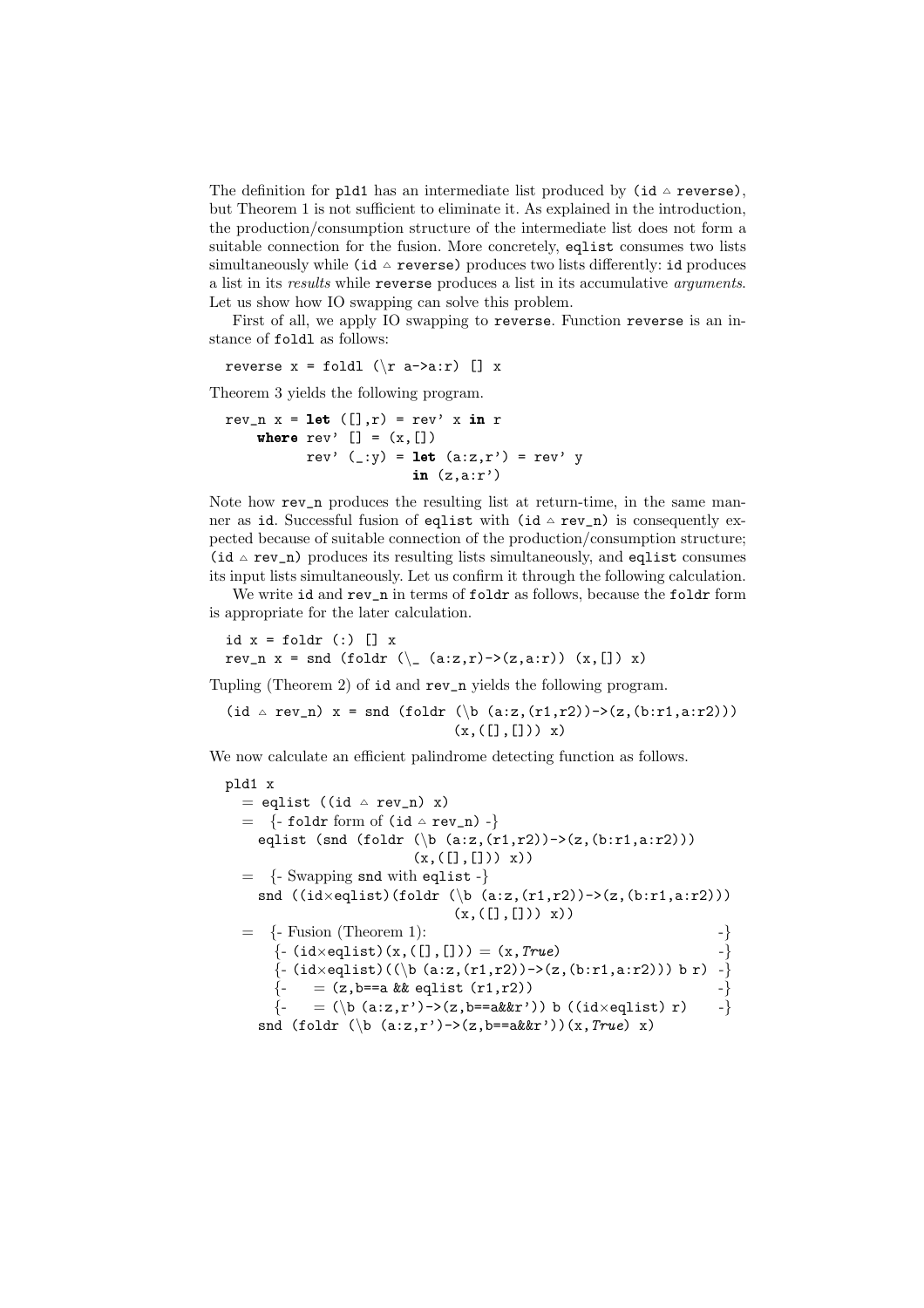The resulting function is the one following after folder is unfolded.

```
pld1 x = snd (aux x)
  where aux [] = (x, True)aux (b:y) = \text{let } (a:z,r') = aux y \text{ in } (z,a == b\&r')
```
This function, pld1, has no intermediate list. IO swapping creates matching connections between the production/consumption structures, and enables successful fusion.

### 4.2 Detecting Palindromes without Intermediate Data and Using Half the Recursion Depth

To check whether a list is a palindrome or not, we do not need to traverse the whole list; half of it is sufficient. This insight yields a more efficient specification as follows.

```
pld2 = eqlist \cdot (takehalf \triangle revdrophf)
  where takehalf x = take (div (length x) 2) xrevdrophf x = reverse (drophalf x)drophalf x = drop (div (length x) 2) x
```
For simplicity, we have assumed that the length of the input list is even.

First, let us derive efficient definitions for takehalf and drophalf using fusion. We omit the details.

```
takehalf x = foldr' (\_ r (b:y)->b:r y) (\_->[]) x x
drophalf x = foldr' (\_ r (_:y)->r y) id x x
```
Function foldr' is defined below, having the similar fusion and tupling rules to foldr  $[3, 9, 7]$ .

```
foldr' f e [] = efoldr' f e (a:b:x) = f(a,b) (foldr' f e x)
```
Note that takehalf produces its resulting list in its return-time computation. This indicates that the combination of takehalf and reverse is not suitable to be fused with eqlist. Here, IO swapping has an effect. We adopted the IOswapped variant rev\_n instead of reverse, because its production scheme is the same as that for takehalf.

```
pld2 = eqlist \cdot (takehalf \triangle revdrophf2)
  where revdrophf2 x = rev_n (drophalf x)
```
We will next calculate an efficient definition for revdrophf2. Here tupling is appropriate, because drophalf does not produce a new list and fusion is not suitable in such a situation. Note that rev\_n and drophalf have the same recursion scheme; rev\_n and drophalf have the same recursion depth, and rev\_n does not use its recursion parameter except for estimating the depth of the recursion. Tupling now yields the following program.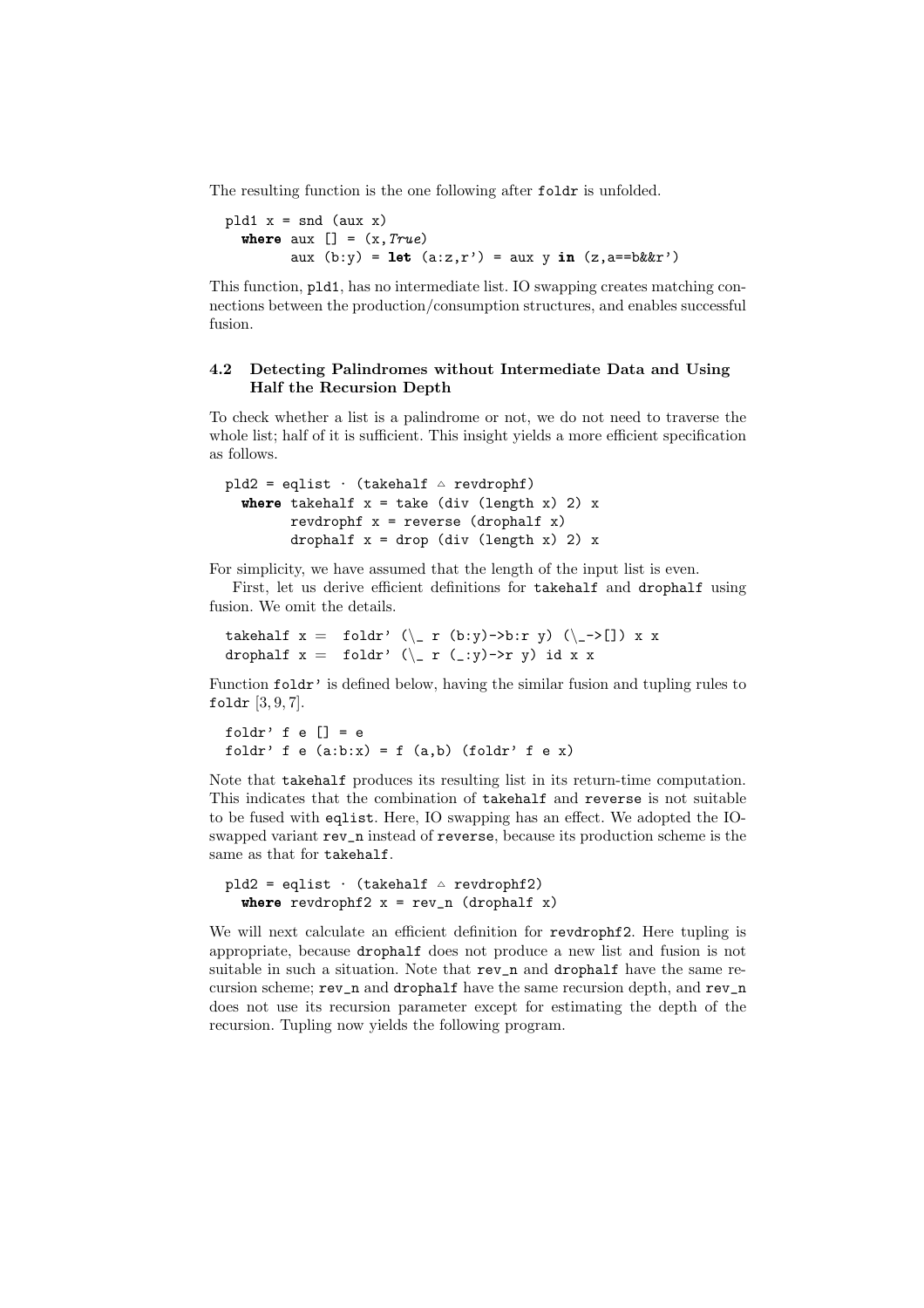revdrophf2 x = let ([],r1,dphf) = foldr' (\\_ r (\_:y)−>let (a:z,r1,r2) = r y in (z,a:r1,r2)) (\y−>(dphf,[],y)) x x in r1

This definition has an uncomfortable dependency denoted by the variable dphf; dphf is computed by the recursion of foldr' and is used at the bottom of the recursion. We can eliminate this uncomfortable dependency because the third element of the result (denoted by r2) remains unchanged throughout the recursion. We can thus obtain the following program.

revdrophf2 x = let ([],r1) = foldr' (\\_ r (\_:y)−>let (a:z,r1) = r y in (z,a:r1)) (\y−>(y,[])) x x in r1

Finally, we fuse eqlist with (takehalf  $\triangle$  revdrophf2). It is almost the same as that discussed in the previous section. Note that takehalf and revdrophf2 have the same recursion scheme and the same production scheme, and tupling takehalf with revdrophalf2 and fusing it with eqlist is not difficult. We omit the details.

Tupling yields the following definition for (takehalf  $\triangle$  revdrophf2).

 $(takehalf \triangle revdrophf2)$  $= \{-$  Tupling (Theorem 2) let ([],r) = foldr' (\\_ r (b:y)->let (a:z,(r2,r1)) = r y in  $(z, (b:r2, a:r1)))$ (\y−>(y,([],[]))) x x in r

Fusion gives the following definition for pld2.

```
pld2 x
  = eqlist ((takehalf \triangle revdrophf) x)
  = let ([],r) = foldr' (\_ r (b:y)->let (a:z,(r2,r1)) = r yin (z, (b:r2, a:r1)))(\y−>(y,([],[]))) x x
     in eqlist r
  = \{- Fusion (Theorem 1) -\}let ([],r) = foldr' (\_ r (b:y)->let (a:z,r') = r yin (z,b == a k k r')(\y~> (y, True)) x x
     in r
```
The resulting function is as follows, after folder' is unfolded.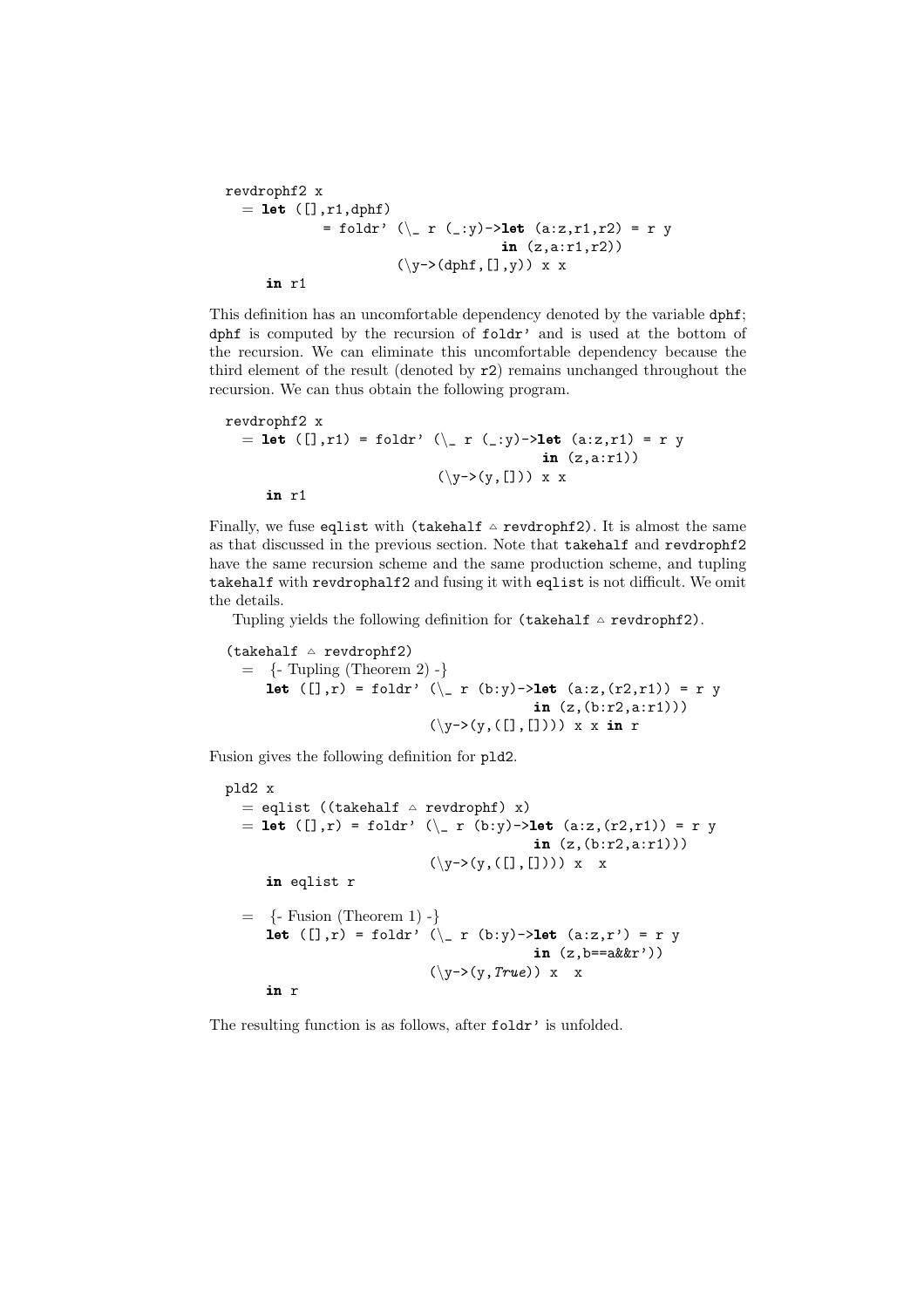```
pld2 x = \text{let } ([], r) = \text{aux } x \times \text{in } rwhere aux [] y = (y, True)aux (\underline{\ }:\underline{\ }:\underline{\ }:\underline{x}) (b:y) = let (a:z,r') = aux \times yin (z, b == a \&\r
```
This program has no intermediate list and its recursion depth is half the length of the input list.

# 5 Reinforce the Power of Transformations by IO Swapping

In Section 4, we presented an application of IO swapping as a program transformation. This section demonstrates an application of IO swapping as a metatransformation; IO swapping can take a program transformation and return one that is an IO-swapped transformation of the old one. We will present a derivation of a higher-order removal transformation that can be applied to defunctionalize function arguments.

#### 5.1 IO Swapping as a Metatransformation

Consider the higher-order removal problem [11]. It is well known that  $\eta$ -expansion effectively defunctionalizes higher-order results. For example, think about the following function, sumTC, whose auxiliary function sum' returns a function value.

```
sumTC x = \text{let } r = \text{sum'} x \text{ in } r \text{ 0}where sum' \lceil \rceil = id
            sum' (a:x) = (sum' x) \cdot (a+)
```
η-expansion yields the usual first-order definition for sumTC as follows.

```
sumTC x = sum' x 0where sum' [] h = hsum' (a:x) h = sum' x (a+h)
```
Despite such effective defunctionalization of higher-order results, η-expansion cannot remove higher-order accumulative arguments. That is, it cannot work for the following sumCPS function, whose auxiliary function constructs a higher-order accumulative argument.

```
sumCPS x = sum' x id
  where sum' [] k = k 0sum' (a:x) k = sum' x (\forall v\rightarrow k(a+v))
```
We have to find another rule to remove higher-order accumulations. It is inefficient to start from scratch. In Section 5.2, we will derive a new method from η-expansion with IO swapping. Here, let us explain the general idea.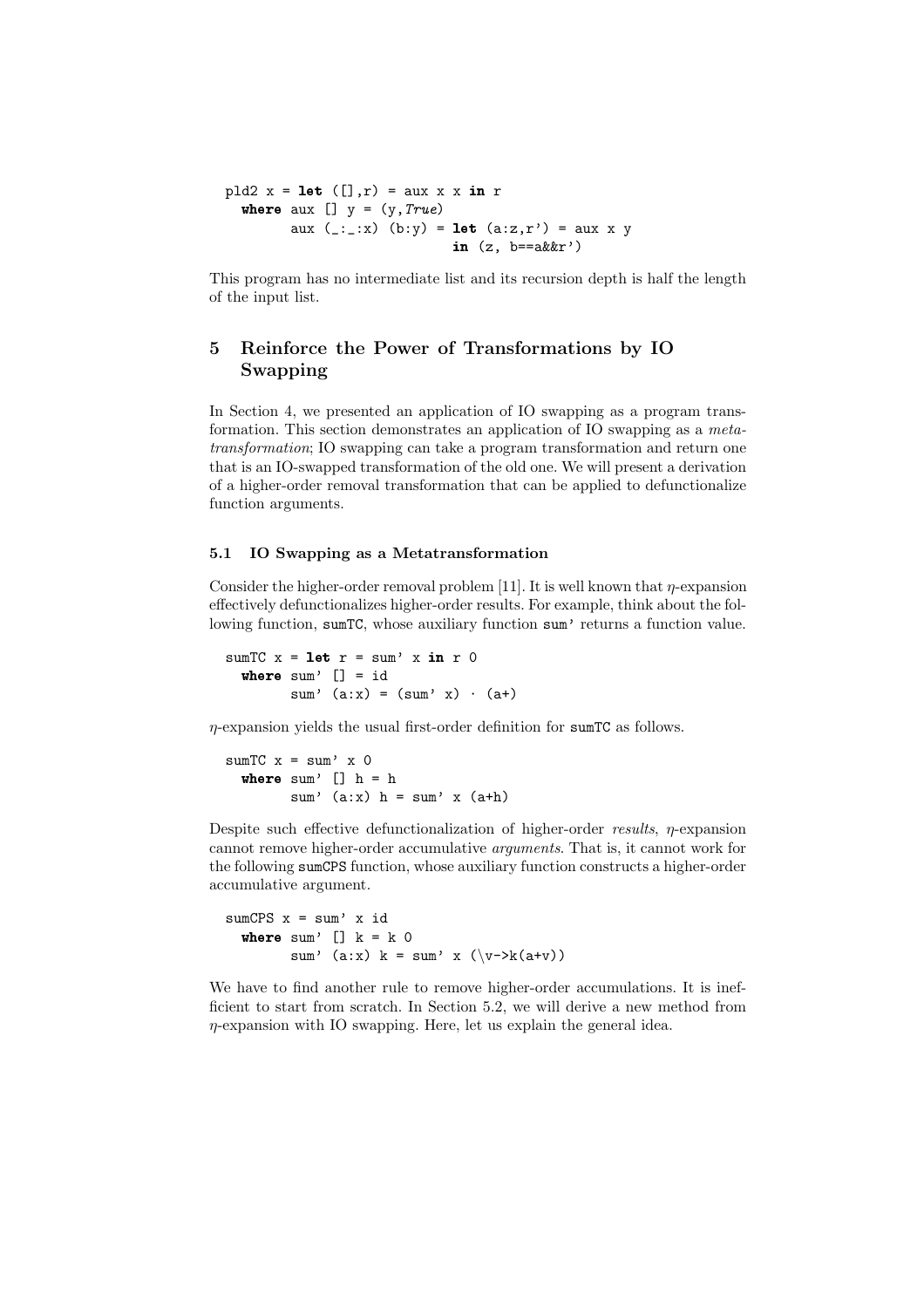

Fig. 4. Framework provided by IO swapping

The problem is the mismatch between the purpose and the rule; we want to manipulate *arguments*, but  $\eta$ -expansion only defunctionalizes *results*. IO swapping enables us to rearrange the arguments and results to suit manipulation, as seen in Section 4. Applying IO swapping to sumCPS above yields the following function.

```
sumCPS' x = \text{let } ([], k) = \text{sum\_n' } x \text{ in } k 0
  where sum_n' [] = (x, id)sum_n' (_:y) = let (a:z,k) = sum_n' y
                           in (z, \v->k(a+v))
```
The auxiliary function sum\_n' of sumCPS' constructs a higher-order result, and seems suitable for the application of η-expansion. The metatransformation use of IO swapping is derived by generalizing this process, and the idea is summarized in Fig. 4. Assume that there are programs  $f, g$  and a program transformation T such that  $T[f] = g$ . IO swapping gives functions equivalent to f and g, namely  $f'$  and  $g'$ . We can now define a program transformation  $T'$  by the relation between  $f'$  and  $g'$ , and  $T'$  works as an IO-swapped transformation of T. Note that  $T'$  is specified by the sequence of program transformations, that is, applying IO swapping after applying T, after applying IO swapping. Consequently, IO swapping provides the relationship between the manipulation of arguments and that of results for recursive functions.

# 5.2 Higher-order Removal for Accumulative Arguments

Let us turn to removing the higher-order accumulation of sumCPS in the previous subsection using IO swapping and  $\eta$ -expansion. First, we apply IO swapping to sumCPS. Because sumCPS is an instance of foldl,

sumCPS  $x = fold \ (\kappa \ a \ v->k(a+v))$  id x 0

we use Theorem 3 and obtain the following program.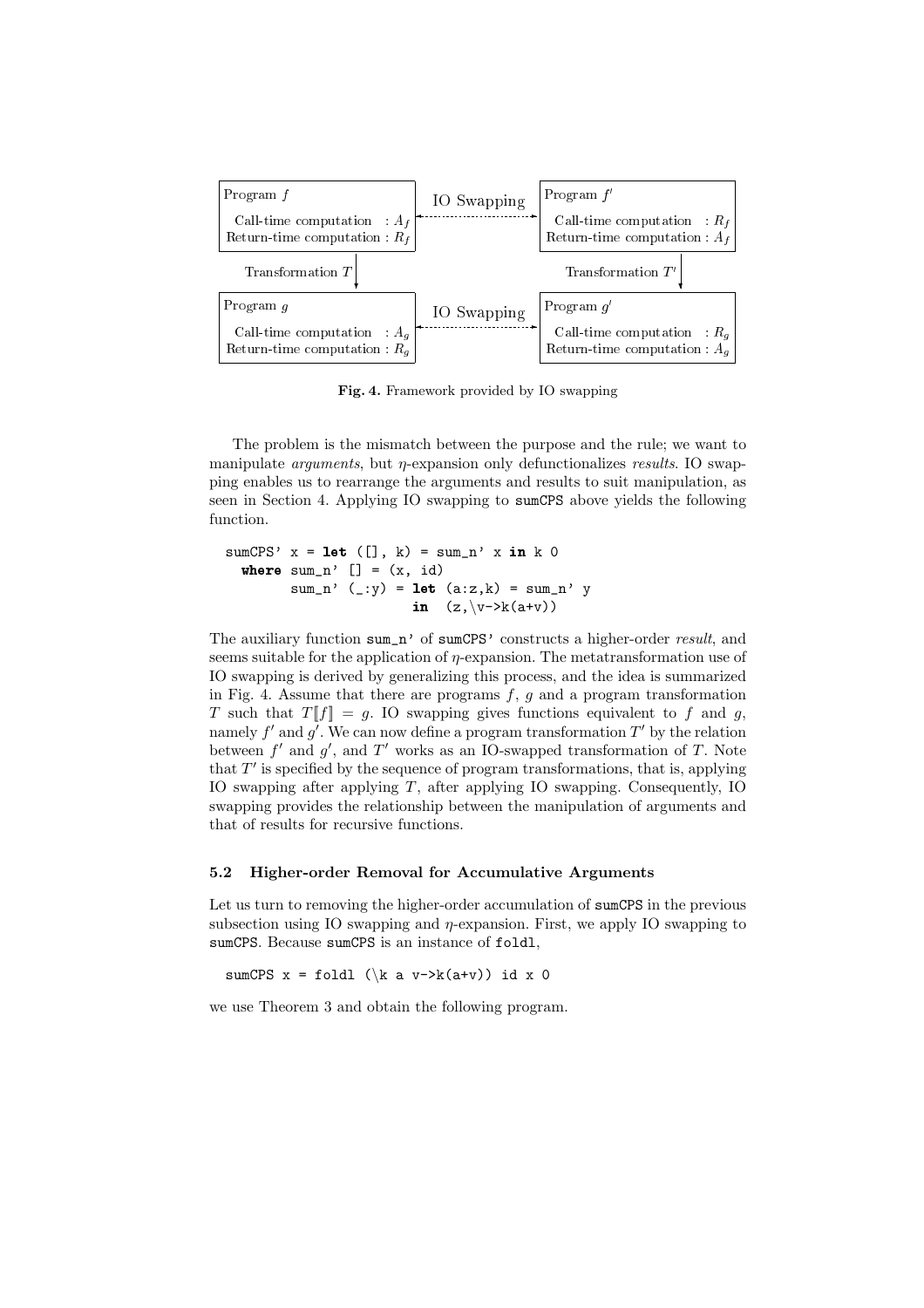```
sumCPS' x = let ([], k) = sum_n' x in k 0
  where sum_n' [] = (x, id)sum_n' (_:y) = let (a:z,k) = sum_n' y
                         in (z, \vee y \rightarrow k(a+y))
```
In sumCPS', higher-order values only appear in the results, and applying ηexpansion is sufficient for higher-order removal. Recall that  $\eta$ -expansion is the rule to pass an extra argument to the higher-order result. We define a function sum n'' that passes an extra argument to the second element of the result of sum<sub>n</sub>' as follows.

```
sum_n'' y v = let (x', k) = sum_n' y in (x', k v)
```
Replacing sum  $n'$  in the definition of sumCPS' with sum  $n'$ ' yields the following program.

```
sumCPS' x = let ([], k) = sum_n' x \neq 0 in k
  where sum_n' [] v = (x, v)sum_n'' (\underline{.}:y) v = let (a:z,k) = sum_n'' y (a+v)in (z, k)
```
Higher-order removal is achieved.

We may go further. Since the effect of IO swapping is no longer needed, we eliminate it. Applying Theorem 4 backwards yields the following program.

```
sumCPS x = sum'' x
 where sum'' [] = 0sum'' (a:x') = let v = sum'' x'in a+v
```
This is the usual definition of the function summing up all elements of a list. Our strategy, namely applying IO swapping after  $\eta$ -expansion after IO swapping, works successfully.

Let us summarize the transformation above as a formal rule. The point of derivation of an IO-swapped transformation is the step where we apply the original transformation (in this case  $\eta$ -expansion) to the result of IO swapping. Recall that the result for Theorem 4 is the following function.

```
f2 x = \text{let } ([], h, r') = f2' \times (g1 h) \text{ in } r'where f2' [] r = (x, g0 r, r)f2' (_:y) r = let (a:z,h,r') = f2' y (g3 a r h)
                         in (z, g2 a r h, r')
```
If we can define the rule for  $n$ -expansion for this function, we can then obtain a higher-order removal rule for accumulative arguments. Although it is not so obvious, we can achieve this by clarifying the intersection for the range of IO swapping and the domain of  $\eta$ -expansion. We then obtain the following lemma.

**Lemma 1.** For suitably typed functions  $g0$ ,  $g1$ ,  $g2$ ,  $g3$ , and  $g4$ , the following two functions, f2a and f2b, are equivalent.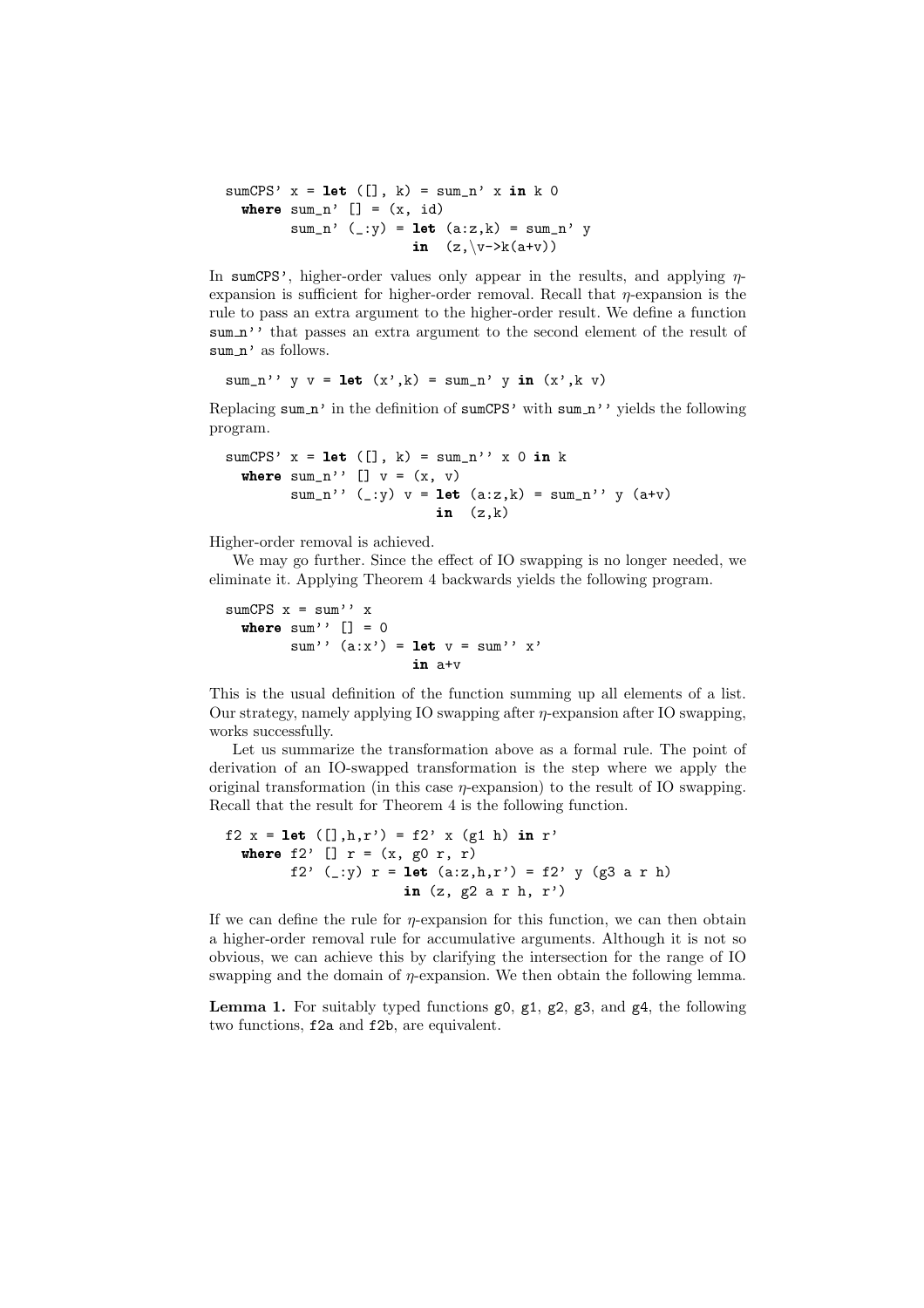```
{- g0::r−>v−>h, g1::h−>r, g2::a−>r−>v−>h−>h -}
 {- g3::a−>r−>r, g4::a−>r−>v−>v -}
f2a :: [a] −> v −> r
f2a x v0 = let ([] , h , r' ) = fa' x (g1 (h v0)) in r'where \{-fa' :: [a] \rightarrow r \rightarrow ([a], v \rightarrow h, r) -\}fa' [] r = (x, \sqrt{v} >g0 r v, r)
    fa' (\underline{y}, y) r = let (a:z, h, r') = fa' y (g3 a r)in (z, \vee->g2 a r v (h (g4 a r v)), r')
f2a :: [a] −> v −> r
f2b x v0 = \text{let } ([], h, r') = \text{fb'} x (g1 h) v0 \text{ in } r'where \{- fb' :: [a] \rightarrow r \rightarrow v \rightarrow ([a], h, r) -\}fb' [] r v = (x, g0 r v, r)fb' (\_ : y) r v = let (a:z,h,r') = fb' y (g3 a r) (g4 a r v)in (z, g2 a r v h, r')
```
*Proof.* This is proved by *n*-expansion, similar to the case of sumCPS' above. Starting from f2a, we define fb' as follows.

fb' y r  $v =$  let  $(z, h, r') = fa'$  y r in  $(z, h, v, r')$ 

Then we replace  $fa'$  with  $fb'$ . We then obtain  $f2b$ .

We are ready to derive the higher-order removal rule for function arguments. Applying IO swapping to both f2a and f2b, we obtain the following theorem.

Theorem 5 (Higher-order Removal for Function Arguments). For suitably typed functions  $g0$ ,  $g1$ ,  $g2$ ,  $g3$ , and  $g4$ , the following two functions, f1a and f1b, are equivalent.

```
{- g0::r−>v−>h, g1::h−>r, g2::a−>r−>v−>h−>h -}
 {- g3::a−>r−>r, g4::a−>r−>v−>v -}
f1a :: [a] −> v −> r
f1a x v0 = let r = fa x (\forall v->g0 r v) in r
  where \{-fa : : [a] \rightarrow (v-\lambda h) \rightarrow r -\}fa [] h = g1 (h v0)fa (a:z) h = let r = fa z (\vee->g2 a r v (h (g4 a r v)))
                  in g3 a r
f1b :: [a] −> v −> r
f1b x v0 = let (r, v) = fb x (g0 \quad v) in r
  where {- fb :: [a] -> h -> (r, v) -}
    fb [] h = (g1 h, v0)fb (a:z) h = let (r, v) = fb z (g2 a r v h)in (g3 ar, g4 ar v)
```
Proof. From Lemma 1, currying the arguments of  $fb'$  to create a triple, and applying IO swapping backwards to both f2a and f2b, we obtain f1a and f1b respectively.  $\Box$ 

We can use our strategy for other program transformations such as fusion, as discussed in [10].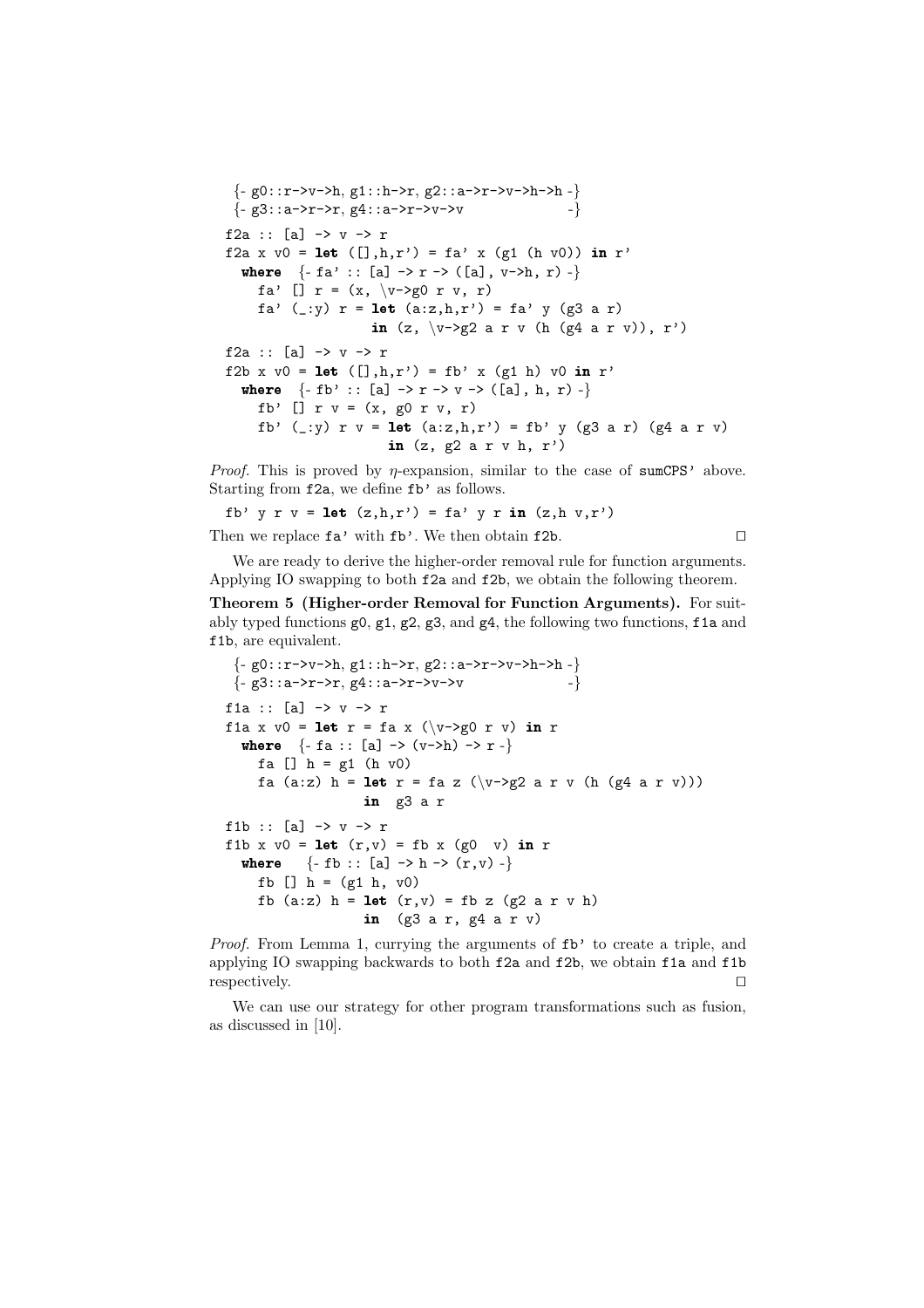# 6 Related Work

We demonstrated the derivation of two palindrome detecting functions, pld1 and pld2, in Section 4. These palindrome detecting functions were given by Danvy and Goldberg [12] as an application of the *There And Back Again* (TABA) pattern. What we demonstrated in Section 4 is, therefore, a derivation of TABA programs based on IO swapping. IO swapping derives TABA programs, on the one hand, because IO swapping turns an iteration over arguments into an iteration over results [13, 14]. IO swapping, on the other hand, is itself an application of TABA pattern; the TABA pattern is necessary for expressing the IO swapping rule. It is worth mentioning that another method based on defunctionalization [15] was proposed [16] to derive TABA programs. Although this defunctionalization-based method certainly derives pld1, it is not obvious whether it can cope with pld2.

While it is well known in the functional community that it is difficult to manipulate accumulative programs, we demonstrated in Section 5 a derivation of a manipulation method that could deal with accumulative programs. We found that a combination of the derived method (Theorem 5) and  $\eta$ -expansion works in a similar fashion to the higher-order removal method proposed by Nishimura [17] on the basis of a composition method [18] of attribute grammars [19]. Attribute grammars give a good abstraction of accumulative programs, and many attribute-grammar-based program transformation methods for accumulative functions have been proposed [20–23]. The reason attribute grammars make manipulations of accumulative functions easy is the symmetric treatments over arguments and results, and this is also what IO swapping aims at.

IO swapping is related to circular programs [4]. There have not been many studies on the application and transformation of circular programs in functional area, since circularities are not intuitive and disturb program manipulation. IO swapping offers the view that circularities, i.e., computational dependencies from results to arguments, are IO-swapped variants of accumulations, which expresses computational dependencies from arguments to results.

IO swapping is related to logic programming or relation-based programs to some extent. From the viewpoint of logic programming, what IO swapping does is to change the order in which a proof tree is constructed. If the original program constructs the proof tree from its root to its leaves, the IO swapped program constructs it from its leaves to its root, but the resulting tree is the same.

Although IO swapping seems related to the inversion of evaluation order [24], our work bears little relationship to it. IO swapping does not change the order of evaluations, but changes the dependency of computation: IO-swapped functions usually compute arguments after results, while ordinary functions compute results after arguments.

### 7 Conclusion

In this paper, we introduced a novel program transformation, namely IO swapping. IO swapping enables us to rearrange arguments and results to be suitable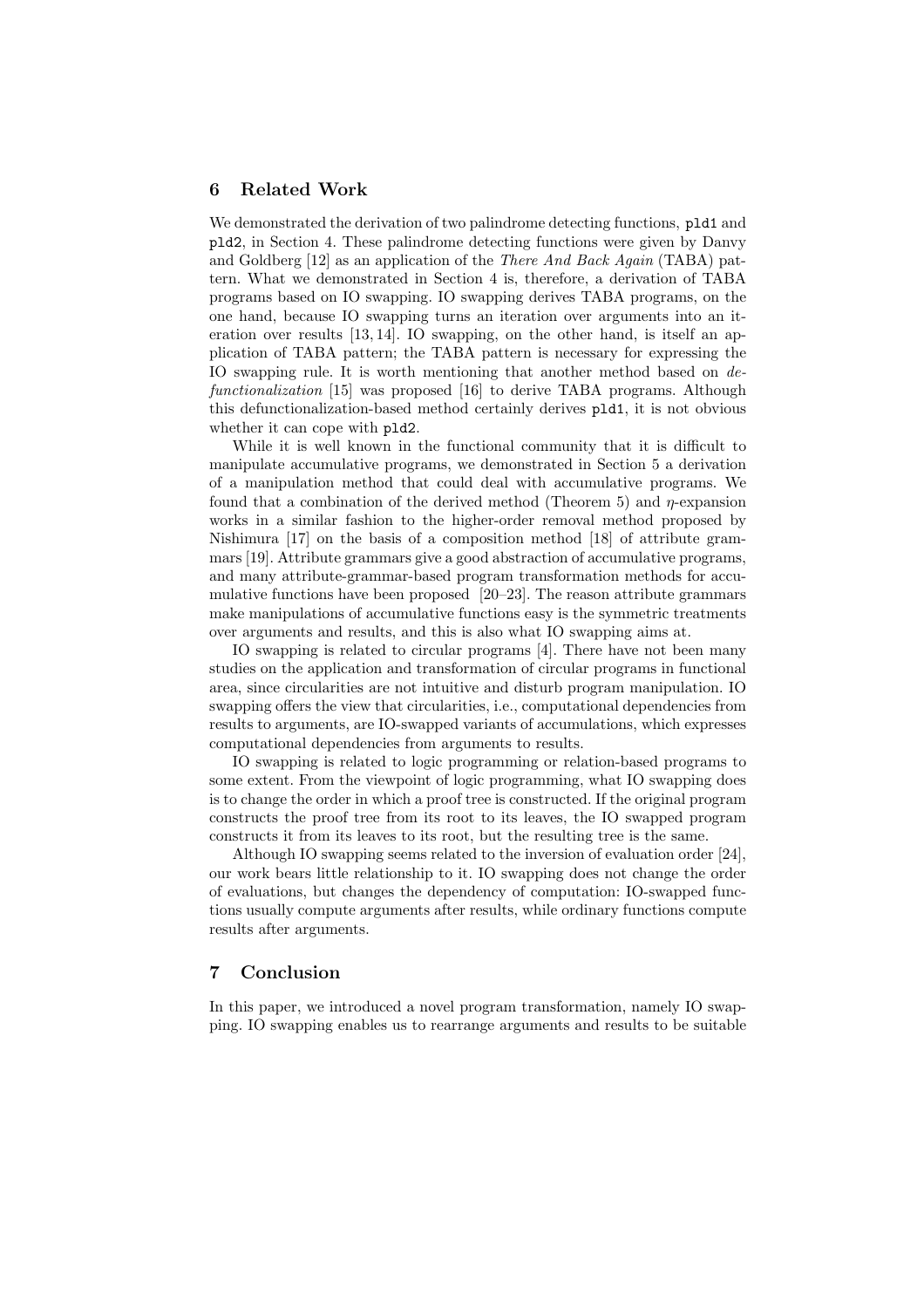for manipulation. We demonstrated its effectiveness through two examples, the derivations of efficient palindrome detecting functions, and a higher-order removal transformation to defunctionalize function arguments.

We are currently attempting to extend IO swapping so that it can deal with non-linear recursions. Although many calculational rules have been extended to non-linear recursions using a framework of *constructive algorithmics* [3], we have not yet succeeded in describing the IO swapping rule in terms of constructive algorithmics.

We also consider that IO swapping is related to the synthesis of data structures. IO swapping for list catamorphisms produces a new function, scanning a list from tail to head. In general, IO swapping produces a new function that scans a queue-fashion data structure from an ordinary list-iterating function. It is much more difficult to manipulate queues than lists in a purely functional setting. We hope that IO swapping will enable data structures to be synthesised, e.g., the synthesis of list-like data structure such as queues, doubly linked lists, and circular lists.

# Acknowledgements

We are very grateful to Olivier Danvy for introducing us to the TABA work and explaining its relation to defunctionalization and CPS transformation, and to Shin-Cheng Mu and Keisuke Nakano for their inspiring discussions. We are also very grateful to Jeremy Gibbons for editing this paper and giving helpful advice.

# References

- 1. Bird, R., de Moor, O.: Algebra of Programming. Prentice Hall (1996)
- 2. Bird, R.: Algebraic identities for program calculation. Computer Journal  $32(2)$ (1989) 122–126
- 3. Meijer, E., Fokkinga, M., Paterson, R.: Functional programming with bananas, lenses, envelopes and barbed wire. In: Proceedings of the 5th ACM International Conference on Functional Programming Languages and Computer Architecture, FPCA'91. (1991) 124–144
- 4. Bird, R.: Using circular programs to eliminate multiple traversals of data. Acta Informatica 21 (1984) 239–250
- 5. Chin, W.N.: Towards an automated tupling strategy. In: Proceedings of the ACM SIGPLAN symposium on Partial evaluation and semantics-based program manipulation, PEPM'93. 119–132
- 6. Pettorossi, A., Proietti, M.: Rules and strategies for transforming functional and logic programs. ACM Computing Surveys 28(2) (1996) 360–414
- 7. Hu, Z., Iwasaki, H., Takeichi, M., Takano, A.: Tupling calculation eliminates multiple data traversals. In: Proceedings of the 2nd ACM SIGPLAN International Conference on Functional Programming ICFP'97. (1997) 164–175
- 8. Bird, R.: Introduction to Functional Programming using Haskell. Series in Computer Science. Prentice Hall (1998)